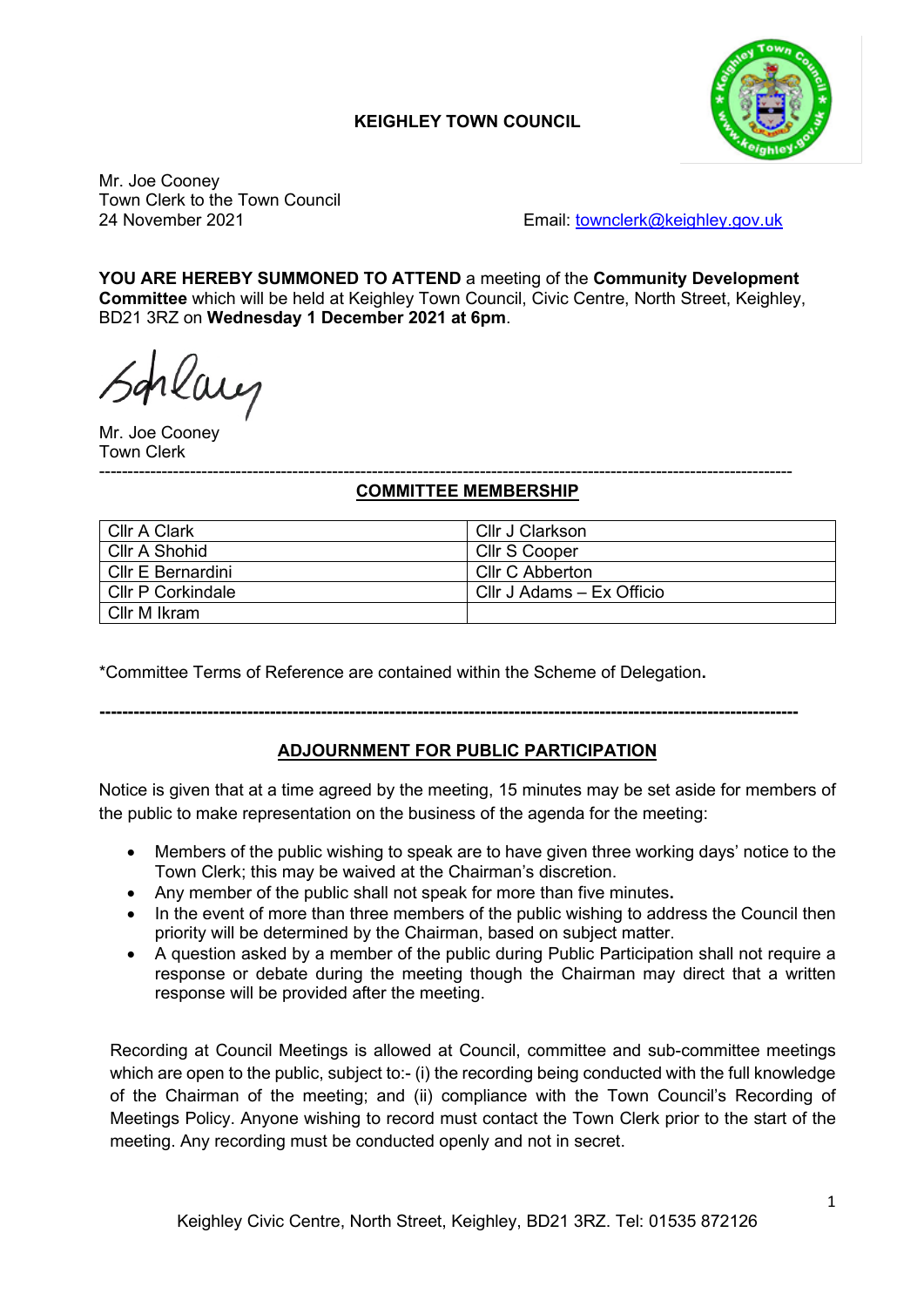### **AGENDA**

#### **1. Welcome & Fire arrangements**

The Chairman will welcome everyone to the meeting and remind those present of the fire arrangements.

### **2. Apologies for absence**

Members are asked to receive apologies of absence for this meeting.

### **3. Declarations of Interest**

 To receive declarations of interest under consideration on this agenda in accordance with the Localism Act 2011 s32 and the relevant Authorities (Disclosable Pecuniary Interests) Regulations 2012.

 Members are reminded that should you declare a pecuniary interest at a meeting, it is your responsibility to inform the Monitoring Officer.

- i) Declarations of Interest from Members
- ii) Declarations of Interest from Officers

### **4. Public Question Time and Participation**

 Members of the public are advised that they are welcome to ask questions about items on the Agenda. It is not always possible to give a verbal response at the meeting and questions may receive a written reply. No resolution can be made under this item.

 Questions should relate to matters of Town Council policy or practice and not relate to the individual affairs of either the questioner or any other named person.

#### **5. Minutes – For Decision**

Members are asked to approve the minutes of the meeting of the Community Development Committee Meeting held Wednesday 6 October 2021.

### **6. Progress Report**

To receive the progress report following the last meeting held Wednesday 6 October 2021.

*Copy attached*

*Copy attached*

### **7. Co-option of a non-voting member – For Decision**

To consider co-opting Jeff Bennett as a non-voting member of the Community Development Committee.

### **8. Downstairs Project – For Noting**

To consider the attached report from the Assistant Town Clerk/CDO on the Downstairs Project.